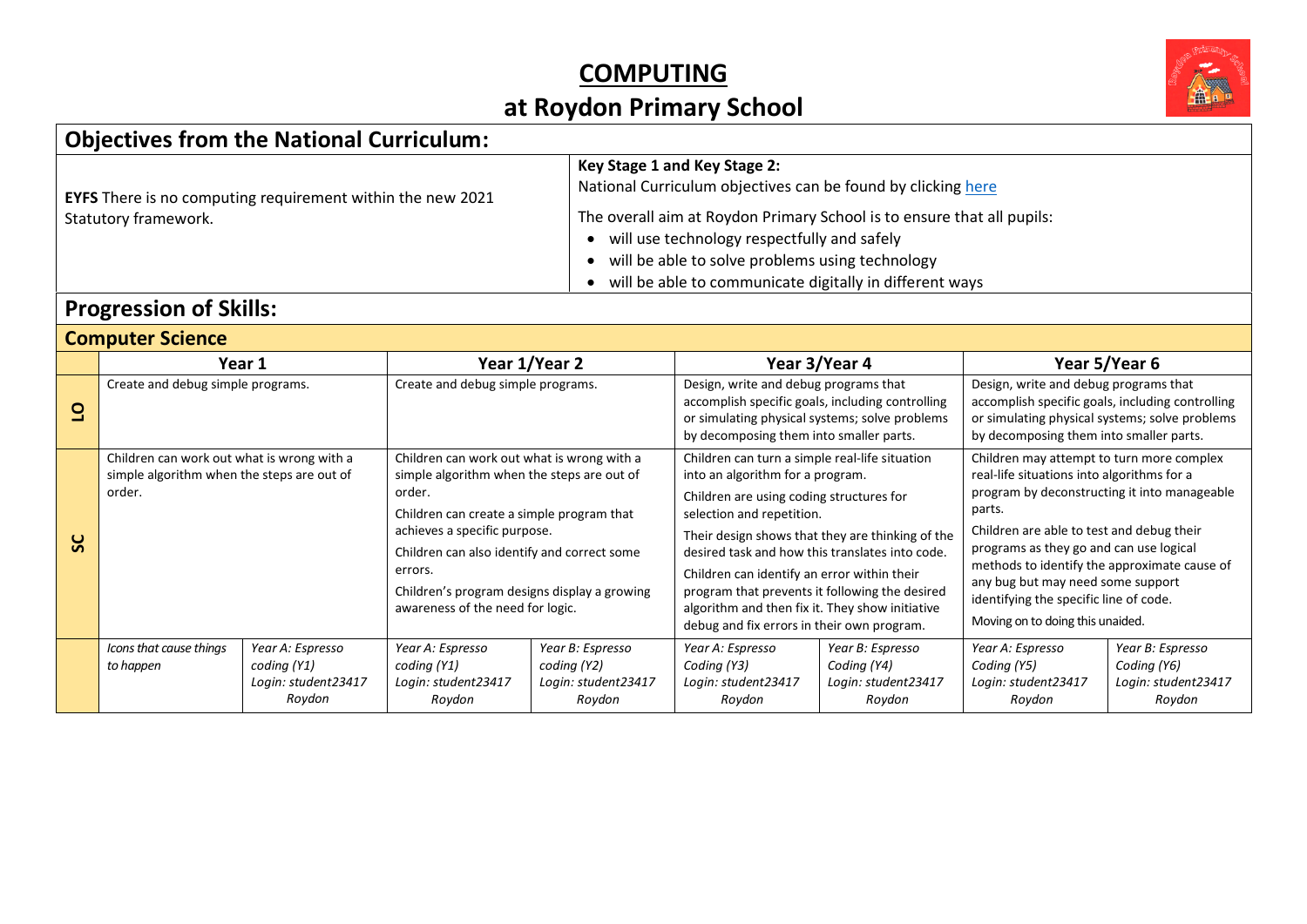

| $\overline{6}$ | Use logical reasoning to predict the behaviour<br>of simple programs.                                                                                                          |                                                                       | Use logical reasoning to predict the behaviour<br>of simple programs.                                                                                                                                                                                                                                                                                                                                              |                                                                                 | Use logical reasoning to explain how some<br>simple algorithms work and to detect and<br>correct errors in algorithms and programs.                                                                                                                                                                                                                                                                                                                                                                                                                  |                                                                              | Use logical reasoning to explain how some<br>simple algorithms work and to detect and<br>correct errors in algorithms and programs.                                                                                                                                                                                                                                                                                             |                                |  |  |
|----------------|--------------------------------------------------------------------------------------------------------------------------------------------------------------------------------|-----------------------------------------------------------------------|--------------------------------------------------------------------------------------------------------------------------------------------------------------------------------------------------------------------------------------------------------------------------------------------------------------------------------------------------------------------------------------------------------------------|---------------------------------------------------------------------------------|------------------------------------------------------------------------------------------------------------------------------------------------------------------------------------------------------------------------------------------------------------------------------------------------------------------------------------------------------------------------------------------------------------------------------------------------------------------------------------------------------------------------------------------------------|------------------------------------------------------------------------------|---------------------------------------------------------------------------------------------------------------------------------------------------------------------------------------------------------------------------------------------------------------------------------------------------------------------------------------------------------------------------------------------------------------------------------|--------------------------------|--|--|
| ပ္တ            | When looking at a program, children can read<br>code one line at a time and make good<br>attempts to envision the bigger picture of the<br>overall effect of the program.      |                                                                       | When looking at a program, children can read<br>code one line at a time and make good<br>attempts to envision the bigger picture of the<br>overall effect of the program.<br>Then, children can identify the parts of a<br>program that respond to specific events and<br>initiate specific actions. For example, they can<br>write a cause and effect sentence of what will<br>happen in a program.               |                                                                                 | Children's designs for their programs show that<br>they are thinking of the structure of a program<br>in logical, achievable steps and absorbing some<br>new knowledge of coding structures. For<br>example, 'if' statements, repetition and<br>variables.<br>They can trace code and use step-through<br>methods to identify errors in code and make<br>logical attempts to correct this.                                                                                                                                                           |                                                                              | When children code, they are beginning to<br>think about their code structure in terms of the<br>ability to debug and interpret the code later.<br>Children are able to interpret a program in<br>parts and can make logical attempts to put the<br>separate parts of a complex algorithm together<br>to explain the program as a whole.                                                                                        |                                |  |  |
|                | Battery-powered toys,<br>books, etc.                                                                                                                                           | Year A: Scratch Jr<br>(app)                                           | Year A: Scratch Jr<br>(app)                                                                                                                                                                                                                                                                                                                                                                                        | Year B: BeeBot                                                                  | Year A: Sketch nation<br>(app)                                                                                                                                                                                                                                                                                                                                                                                                                                                                                                                       | Year B: Hour Of<br>Year A: Hour Of<br>Code (Grades 2-5)<br>Code (Grades 6-8) |                                                                                                                                                                                                                                                                                                                                                                                                                                 | Year B: Mozilla<br>Hackasaurus |  |  |
| $\overline{a}$ | Understand what algorithms are; how they are<br>implemented as programs on digital devices;<br>and that programs execute by following<br>precise and unambiguous instructions. |                                                                       | Understand what algorithms are; how they are<br>implemented as programs on digital devices;<br>and that programs execute by following precise<br>and unambiguous instructions.                                                                                                                                                                                                                                     |                                                                                 | To explain how some simple algorithms, work<br>and to detect and correct errors in algorithms<br>and programs. Understand computer networks,<br>including the internet; how they can provide<br>multiple services, such as the World Wide Web,<br>and the opportunities they offer for<br>communication and collaboration.                                                                                                                                                                                                                           |                                                                              | To explain how some simple algorithms, work<br>and to detect and correct errors in algorithms<br>and programs. Understand computer networks,<br>including the internet; how they can provide<br>multiple services, such as the World Wide Web,<br>and the opportunities they offer for<br>communication and collaboration.                                                                                                      |                                |  |  |
| ပ္တ            | Children understand that an algorithm is a set<br>of instructions used to solve a problem or<br>achieve an objective.                                                          |                                                                       | Children understand that an algorithm is a set<br>of instructions used to solve a problem or<br>achieve an objective.<br>They know that an algorithm written for a<br>computer is called a program.<br>Children can explain that an algorithm is a set<br>of instructions to complete a task. When<br>designing simple programs, children show an<br>awareness of the need to be precise with their<br>algorithms. |                                                                                 | Children can list a range of ways that the<br>internet can be used to provide different<br>methods of communication. They can use<br>some of these methods of communication, e.g.<br>being able to open, respond to and attach files<br>to emails.<br>Children recognise the main component parts<br>of hardware which allow computers to join and<br>form a network.<br>Ability to understand the online safety<br>implications associated with the ways the<br>internet can be used to provide different<br>methods of communication is improving. |                                                                              | Children understand the value of computer<br>networks but are also aware of the main<br>dangers. They recognise what personal<br>information is and can explain how this can be<br>kept safe.<br>Children can select the most appropriate form<br>of online communications contingent on<br>audience and digital content<br>Children know what a WAN and LAN are and<br>can describe how they access the internet in<br>school. |                                |  |  |
|                |                                                                                                                                                                                | Year A: Daisy Dino<br>(app)<br>Monster Physics (app)<br>Bee Bot (app) | Year A: Daisy Dino<br>(app)<br>Monster Physics (app)<br>Bee Bot (app)                                                                                                                                                                                                                                                                                                                                              | Year B: Cato's Hike<br>(app)<br>Pettson's Inventions<br>(app)<br>A.L.E.X. (app) | Year A: Class email<br>address                                                                                                                                                                                                                                                                                                                                                                                                                                                                                                                       | Year B: BBC Bitesize<br>- How the internet/<br>email/search<br>engine works  | Year A: Office 365<br>email Office 365<br>Shared work<br>drives                                                                                                                                                                                                                                                                                                                                                                 | Year B: Kidblog                |  |  |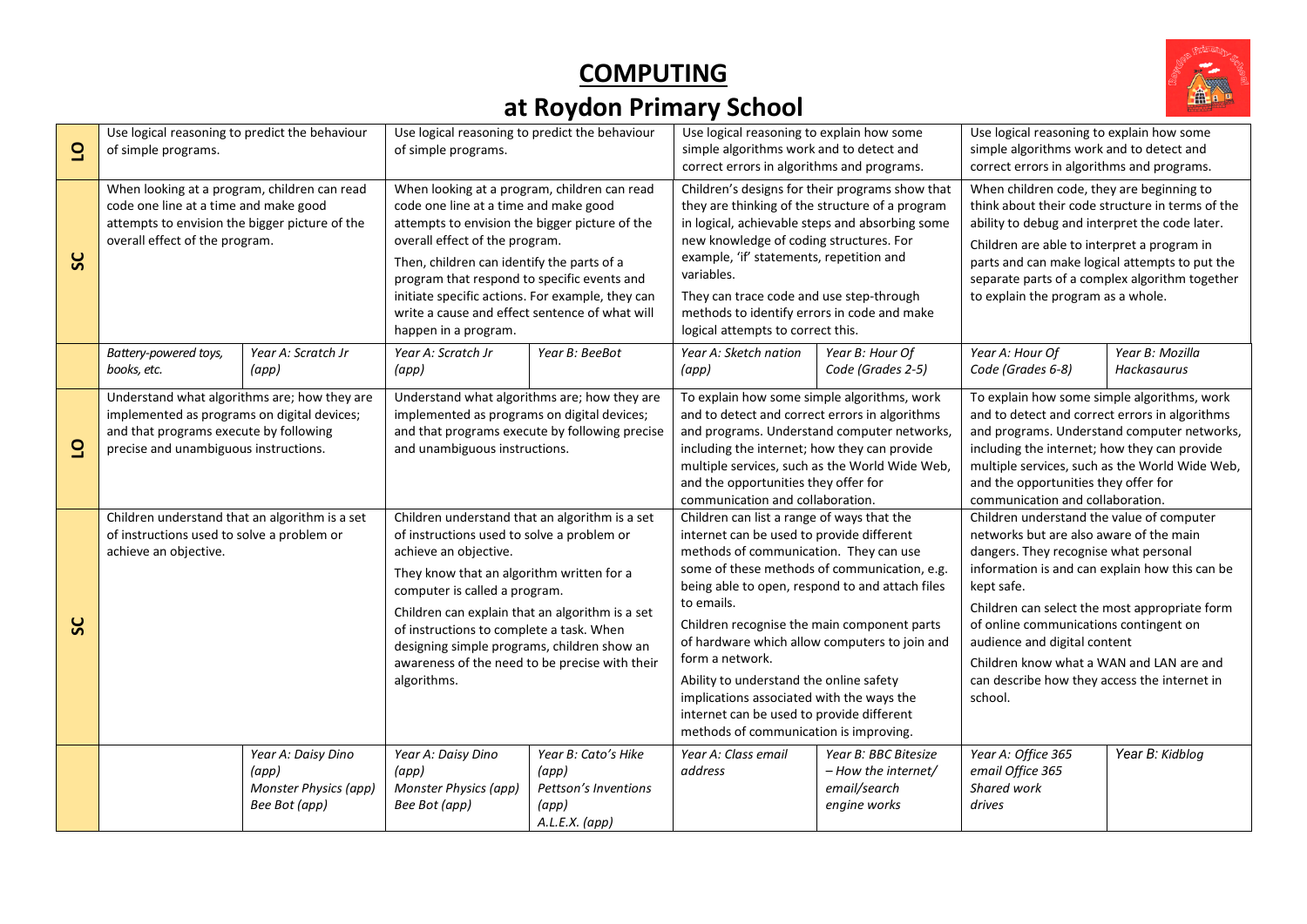

| $\overline{6}$ |                                                                                                                                                                                                    |                                                                                                        |                                                                                                                                                                                                                                                                                                                                                                                          |                                                                                                                                                                                      | Use sequence, selection and repetition in<br>programs; work with variables and various                                                                                                                                                                                     |                                                                                                                                       | Use sequence, selection and repetition in<br>programs; work with variables and various                                                                                                                                                                                                                                      |                                                                                 |
|----------------|----------------------------------------------------------------------------------------------------------------------------------------------------------------------------------------------------|--------------------------------------------------------------------------------------------------------|------------------------------------------------------------------------------------------------------------------------------------------------------------------------------------------------------------------------------------------------------------------------------------------------------------------------------------------------------------------------------------------|--------------------------------------------------------------------------------------------------------------------------------------------------------------------------------------|----------------------------------------------------------------------------------------------------------------------------------------------------------------------------------------------------------------------------------------------------------------------------|---------------------------------------------------------------------------------------------------------------------------------------|-----------------------------------------------------------------------------------------------------------------------------------------------------------------------------------------------------------------------------------------------------------------------------------------------------------------------------|---------------------------------------------------------------------------------|
|                |                                                                                                                                                                                                    |                                                                                                        |                                                                                                                                                                                                                                                                                                                                                                                          |                                                                                                                                                                                      | forms of input and output.                                                                                                                                                                                                                                                 |                                                                                                                                       | forms of input and output.                                                                                                                                                                                                                                                                                                  |                                                                                 |
|                |                                                                                                                                                                                                    |                                                                                                        |                                                                                                                                                                                                                                                                                                                                                                                          |                                                                                                                                                                                      | Children demonstrate the ability to design and<br>code a program that follows a simple sequence.                                                                                                                                                                           |                                                                                                                                       | Children can translate algorithms that include<br>sequence, selection and repetition into code                                                                                                                                                                                                                              |                                                                                 |
|                |                                                                                                                                                                                                    |                                                                                                        |                                                                                                                                                                                                                                                                                                                                                                                          |                                                                                                                                                                                      | Children are beginning to understand the<br>difference in the effect of using a timer<br>command rather than a repeat command when                                                                                                                                         |                                                                                                                                       | with increasing ease and their own designs<br>show that they are thinking of how to<br>accomplish the set task<br>Coding shows an understanding of variables in                                                                                                                                                             |                                                                                 |
| SC             |                                                                                                                                                                                                    |                                                                                                        |                                                                                                                                                                                                                                                                                                                                                                                          | creating repetition effects.<br>Children understand how variables can be used<br>to store information while a program is<br>executing.                                               |                                                                                                                                                                                                                                                                            | coding, outputs such as sound & movement,<br>inputs from the user of the program such as<br>button clicks and the value of functions. |                                                                                                                                                                                                                                                                                                                             |                                                                                 |
|                |                                                                                                                                                                                                    |                                                                                                        |                                                                                                                                                                                                                                                                                                                                                                                          | They understand 'if' statements for selection &<br>try to combine these with other coding<br>structures including variables to achieve the<br>effects they design in their programs. |                                                                                                                                                                                                                                                                            |                                                                                                                                       |                                                                                                                                                                                                                                                                                                                             |                                                                                 |
|                |                                                                                                                                                                                                    |                                                                                                        |                                                                                                                                                                                                                                                                                                                                                                                          |                                                                                                                                                                                      | Year A: BYOB snap<br>(app)                                                                                                                                                                                                                                                 | Year B: Hopscotch<br>(app) / Hour of<br>code                                                                                          | Year A: Scratch                                                                                                                                                                                                                                                                                                             | Year B: Kodu                                                                    |
|                | <b>Information Technology</b>                                                                                                                                                                      |                                                                                                        |                                                                                                                                                                                                                                                                                                                                                                                          |                                                                                                                                                                                      |                                                                                                                                                                                                                                                                            |                                                                                                                                       |                                                                                                                                                                                                                                                                                                                             |                                                                                 |
| $\overline{a}$ | Use technology purposefully to create,<br>organise, store, manipulate and retrieve digital<br>content.                                                                                             |                                                                                                        | Use technology purposefully to create,<br>organise, store, manipulate and retrieve<br>digital content.                                                                                                                                                                                                                                                                                   |                                                                                                                                                                                      | Use search technologies effectively,<br>appreciate how results are selected and<br>ranked, and be discerning in evaluating<br>digital content.                                                                                                                             |                                                                                                                                       | Use search technologies effectively,<br>appreciate how results are selected and<br>ranked, and be discerning in evaluating digital<br>content.                                                                                                                                                                              |                                                                                 |
| ပ္တ            | Children are able to sort, collate, edit and store<br>simple digital content e.g. children can name,<br>save and retrieve their work and follow simple<br>instructions to access online resources. |                                                                                                        | Children are able to sort, collate, edit and store<br>simple digital content e.g. children can name,<br>save and retrieve their work and follow simple<br>instructions to access online resources.<br>Children demonstrate an ability to organise<br>data using, for example, a database.<br>Children use a range of media in their digital<br>content including photos, text and sound. |                                                                                                                                                                                      | Children can carry out simple searches to<br>retrieve digital content.<br>They understand that to do this, they are<br>connecting to the internet and using a search<br>engine.<br>They can appraise selected webpages for<br>credibility and information at a basic level |                                                                                                                                       | Children search with greater complexity for<br>digital content when using a search engine.<br>Children apply filters when searching for digital<br>content. They explain the credibility of a<br>webpage and its content.<br>They compare a range of digital content sources<br>& rate them in terms of quality & accuracy. |                                                                                 |
|                | Use of sound<br>recording devices                                                                                                                                                                  | Year A: Basic<br>keyboard skills.<br>Understand getting<br>on internet.<br>Search engines for<br>topic | Year A: Basic<br>keyboard skills.<br>Understand getting<br>on internet.<br>Search engines for<br>topic                                                                                                                                                                                                                                                                                   | Year B: Understand<br>public/saving work.<br>Search engine,<br>images,<br>saving/copy/paste                                                                                          | Year A: Search<br>engines-opening<br>multiple tabs<br>Welcome to the<br>Web $1 - 3$ (website)                                                                                                                                                                              | Year B: Search<br>engines for topic-<br>studying reliability                                                                          | Year A: Welcome<br>to the Web $4-7$<br>(website)                                                                                                                                                                                                                                                                            | Year B: Search<br>engines for topic -<br>studying reliability<br>e.g. Wikipedia |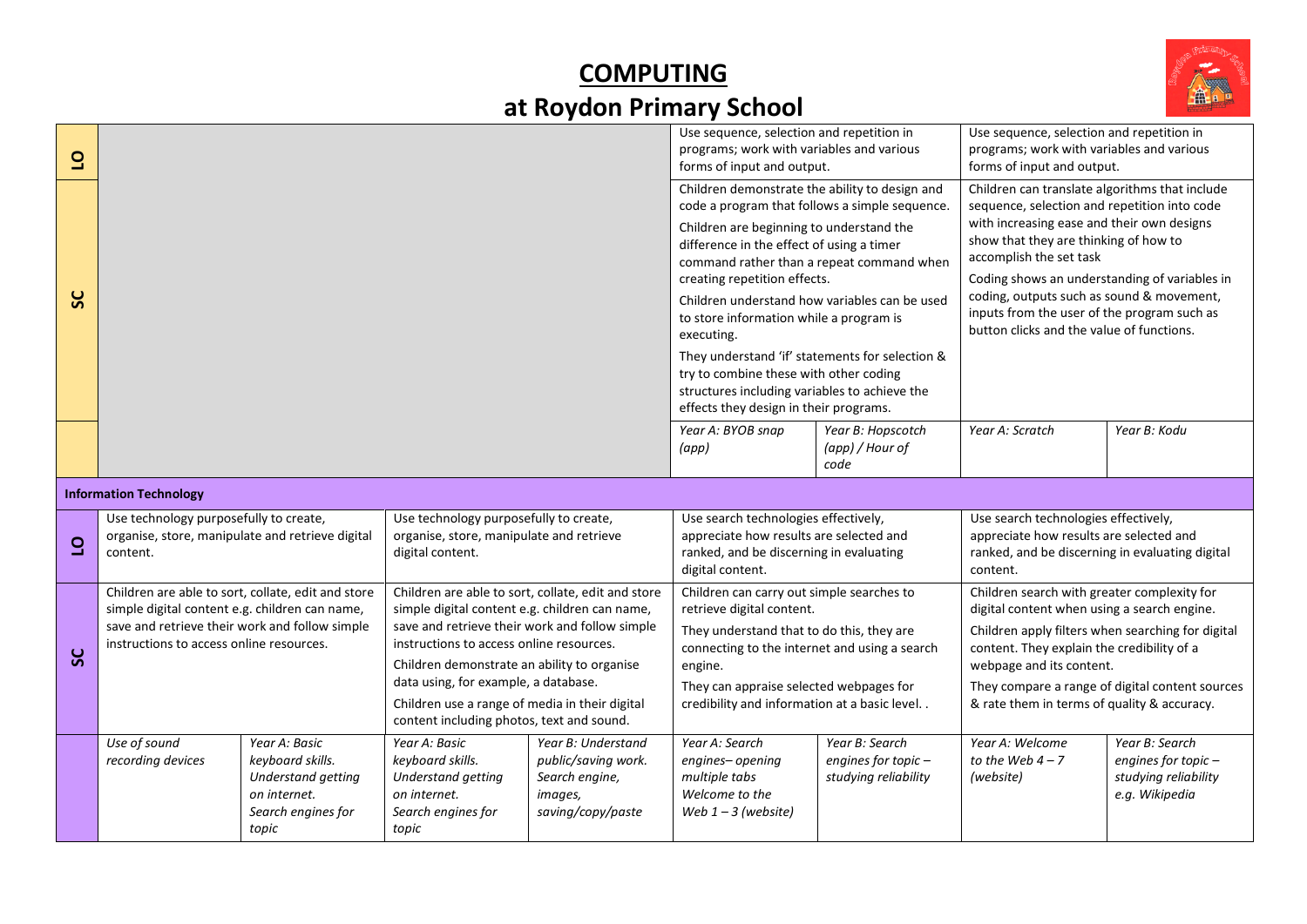

| $\overline{\mathsf{d}}$ |                                                                                                                                                                                                                            |  |                                                                                                                                                                                                                                                                                                          | Select, use and combine a variety of software<br>(including internet services) on a range of<br>digital devices to design and create a range of<br>given goals, including collecting, analysing,<br>evaluating and presenting data and<br>information. | programs, systems and content that accomplish                                                                                                                                                                                                                                                                                  | Select, use and combine a variety of software<br>(including internet services) on a range of digital<br>devices to design and create a range of<br>programs, systems and content that accomplish<br>given goals, including collecting, analysing,<br>evaluating and presenting data and information. |                                                                                                                                                                                                                                                                                                                                                                       |                                       |  |
|-------------------------|----------------------------------------------------------------------------------------------------------------------------------------------------------------------------------------------------------------------------|--|----------------------------------------------------------------------------------------------------------------------------------------------------------------------------------------------------------------------------------------------------------------------------------------------------------|--------------------------------------------------------------------------------------------------------------------------------------------------------------------------------------------------------------------------------------------------------|--------------------------------------------------------------------------------------------------------------------------------------------------------------------------------------------------------------------------------------------------------------------------------------------------------------------------------|------------------------------------------------------------------------------------------------------------------------------------------------------------------------------------------------------------------------------------------------------------------------------------------------------|-----------------------------------------------------------------------------------------------------------------------------------------------------------------------------------------------------------------------------------------------------------------------------------------------------------------------------------------------------------------------|---------------------------------------|--|
| ပ္တ                     |                                                                                                                                                                                                                            |  |                                                                                                                                                                                                                                                                                                          |                                                                                                                                                                                                                                                        | Children can collect, analyse, evaluate and<br>present data and information using a selection<br>of software, e.g. using a branching database<br>Children are able to make improvements to<br>digital solutions based on feedback.<br>presenting information and data. They create<br>linked content using a range of software | Children make informed software choices when                                                                                                                                                                                                                                                         | Children are able to make appropriate<br>improvements to digital solutions based on<br>feedback received and can confidently<br>comment on the success of the solution. They<br>review solutions from others.<br>Children make clear connections to the<br>audience when designing and creating digital<br>content.<br>The children design and create their own blogs |                                       |  |
|                         |                                                                                                                                                                                                                            |  |                                                                                                                                                                                                                                                                                                          |                                                                                                                                                                                                                                                        |                                                                                                                                                                                                                                                                                                                                |                                                                                                                                                                                                                                                                                                      | to become a content creator on the internet.<br>They are able to use criteria to evaluate the<br>quality.                                                                                                                                                                                                                                                             |                                       |  |
|                         | Investigating real objects such as cameras or<br>mobile phones.                                                                                                                                                            |  |                                                                                                                                                                                                                                                                                                          |                                                                                                                                                                                                                                                        | Year A: Textease<br><b>Branching Database</b><br>iCan Animate (app)                                                                                                                                                                                                                                                            | Year B: PowerPoint<br>presentations<br><i>iMovie</i> (trailers)<br>iMotion (app)                                                                                                                                                                                                                     | GarageBand<br>KidBlog                                                                                                                                                                                                                                                                                                                                                 | iMovie (films)<br>Prezi (app/website) |  |
|                         | <b>Digital Literacy</b>                                                                                                                                                                                                    |  |                                                                                                                                                                                                                                                                                                          |                                                                                                                                                                                                                                                        |                                                                                                                                                                                                                                                                                                                                |                                                                                                                                                                                                                                                                                                      |                                                                                                                                                                                                                                                                                                                                                                       |                                       |  |
| $\overline{6}$          |                                                                                                                                                                                                                            |  | Recognise common uses of information<br>technology beyond school.                                                                                                                                                                                                                                        |                                                                                                                                                                                                                                                        |                                                                                                                                                                                                                                                                                                                                |                                                                                                                                                                                                                                                                                                      |                                                                                                                                                                                                                                                                                                                                                                       |                                       |  |
| ပ္တ                     | Children understand what is meant by<br>technology and can identify a variety of<br>examples both in and out of school. They can<br>make a distinction between objects that use<br>modern technology and those that do not |  | Children understand what is meant by<br>technology and can identify a variety of<br>examples both in and out of school. They can<br>make a distinction between objects that use<br>modern technology and those that do not e.g.<br>a microwave vs. a chair.<br>They make links between technology around |                                                                                                                                                                                                                                                        |                                                                                                                                                                                                                                                                                                                                |                                                                                                                                                                                                                                                                                                      |                                                                                                                                                                                                                                                                                                                                                                       |                                       |  |
|                         | them, coding and multimedia work they do in<br>school.<br>Year A: Puppet Pals<br>Year B: iPads to<br>Object sorting e.g. a<br>Year A: Puppet Pals<br>photograph and<br>microwave vs. a<br>(app)<br>$\left( app\right)$     |  |                                                                                                                                                                                                                                                                                                          |                                                                                                                                                                                                                                                        |                                                                                                                                                                                                                                                                                                                                |                                                                                                                                                                                                                                                                                                      |                                                                                                                                                                                                                                                                                                                                                                       |                                       |  |
|                         | chair.                                                                                                                                                                                                                     |  |                                                                                                                                                                                                                                                                                                          | record.                                                                                                                                                                                                                                                |                                                                                                                                                                                                                                                                                                                                |                                                                                                                                                                                                                                                                                                      |                                                                                                                                                                                                                                                                                                                                                                       |                                       |  |